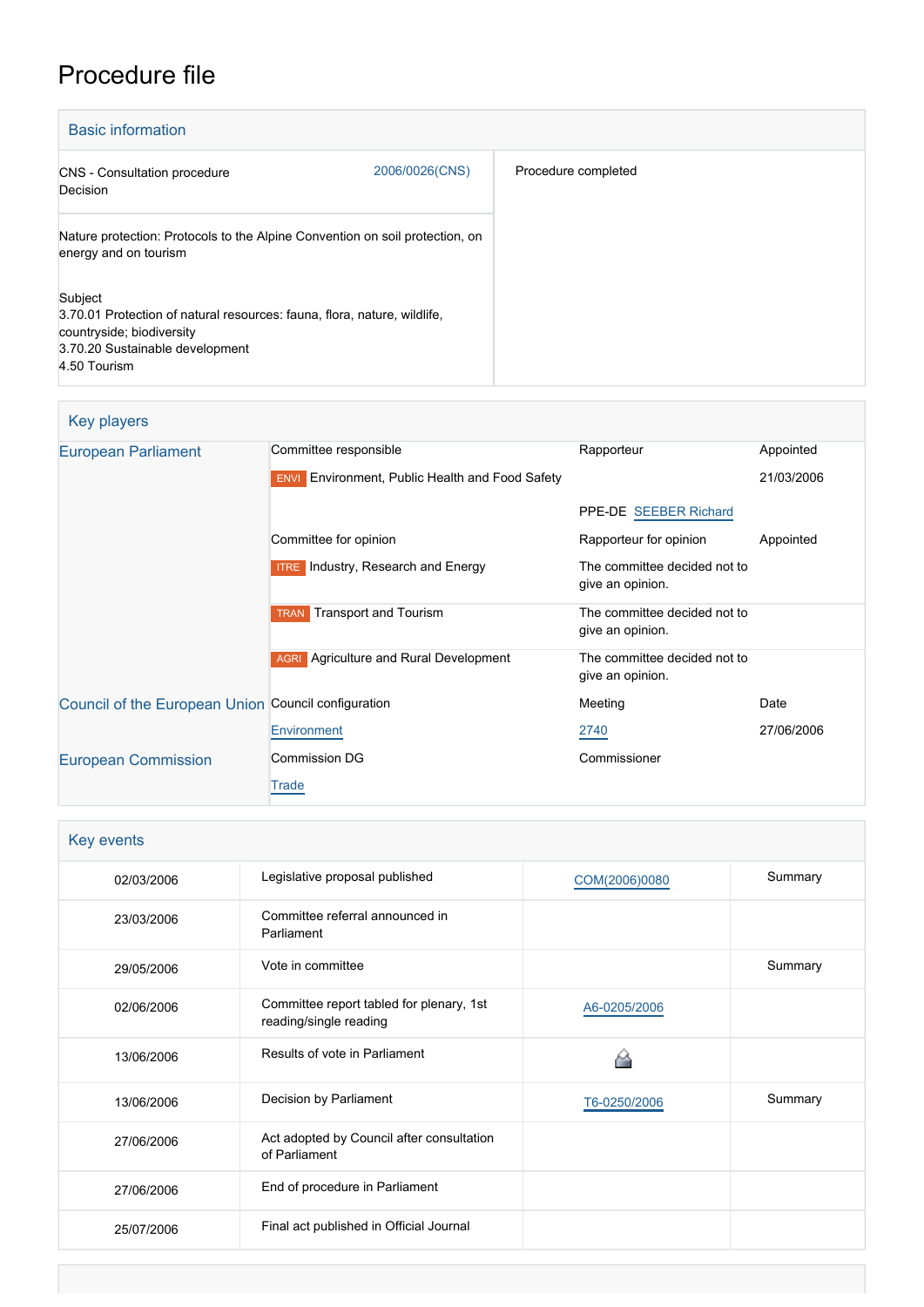## Technical information

| Procedure reference        | 2006/0026(CNS)                                                                       |
|----------------------------|--------------------------------------------------------------------------------------|
| Procedure type             | CNS - Consultation procedure                                                         |
| Procedure subtype          | Legislation                                                                          |
| Legislative instrument     | Decision                                                                             |
| Legal basis                | EC Treaty (after Amsterdam) EC 300-p2/3-a1; EC Treaty (after Amsterdam)<br>EC 175-p1 |
| Stage reached in procedure | Procedure completed                                                                  |
| Committee dossier          | ENVI/6/34476                                                                         |

## Documentation gateway

| Legislative proposal                                               | COM(2006)0080 | 02/03/2006 | EC | Summary |
|--------------------------------------------------------------------|---------------|------------|----|---------|
| Committee draft report                                             | PE374.102     | 11/05/2006 | EP |         |
| Committee report tabled for plenary, 1st<br>reading/single reading | A6-0205/2006  | 02/06/2006 | EP |         |
| Text adopted by Parliament, 1st reading/single<br>reading          | T6-0250/2006  | 13/06/2006 | EP | Summary |

## Additional information

| National parliaments | <b>IPEX</b> |
|----------------------|-------------|
| European Commission  | EUR-Lex     |

## Final act

 [Decision 2006/516](https://eur-lex.europa.eu/smartapi/cgi/sga_doc?smartapi!celexplus!prod!CELEXnumdoc&lg=EN&numdoc=32006D0516) [OJ L 201 25.07.2006, p. 0031-0033](https://eur-lex.europa.eu/legal-content/EN/TXT/?uri=OJ:L:2006:201:TOC) Summary

## Nature protection: Protocols to the Alpine Convention on soil protection, on energy and on tourism

PURPOSE : to conclude the Protocol on Soil Protection, the Protocol on Energy and the Protocol on Tourism to the Alpine Convention.

#### PROPOSED ACT : Council Decision.

CONTENT : in this proposal, the Commission points out that many environmental problems have a transboundary nature and can be addressed effectively only through international cooperation. It recalls Article 174 of the EC Treaty and supports the objective of promoting a high level of environmental protection by taking into account the diversity of situations in the various regions. As the Alpine region

is an ecologically highly sensitive area the EC must pay more attention to that region and address its problems by an appropriate approach. Priority areas of the 6th Environment Action Programme - climate change, nature and biodiversity, health and quality of life as well as natural resources and waste ? can be promoted in the mountain regions by international agreements.

The Convention on the Protection of the Alps, the Alpine Convention, was signed by the EC on 7th November 1991, and by Council Decision 96/191/EC of 26th February 1996 the Community ratified the Convention, which entered into force on 4th April 1998. The other Contracting Parties are Austria, France, Germany, Italy, Liechtenstein, Monaco, Slovenia and Switzerland. Concrete measures to achieve these goals are laid down in different Protocols. The EC has recently signed the Protocols on Soil Protection, Energy, and Tourism. These three Protocols should be ratified by the EC.

Protocol on Soil Protection: The Alpine Convention?s Protocol on Soil protection gives a number of strong indications on soil protection in line with the Commission?s reflections and the European Parliament?s resolution on it. One of the main goals is the safeguard of the multifunctional role of soil based on the idea of sustainable development. This means that, the sustainable productivity of soil must be ensured in its natural function (as basis of life and living space for human beings, animals and plants,

as a crucial element of nature and landscape, as part of the eco-system and as a genetic reservoir), as an archive of natural and cultural history and in order to guarantee its use for agriculture and forestry, urbanism and tourism, transport and infrastructure, and as a source of raw materials.

The ratification of the Protocol would be a concrete measure to strengthen the Community?s strategy. Several elements contained in the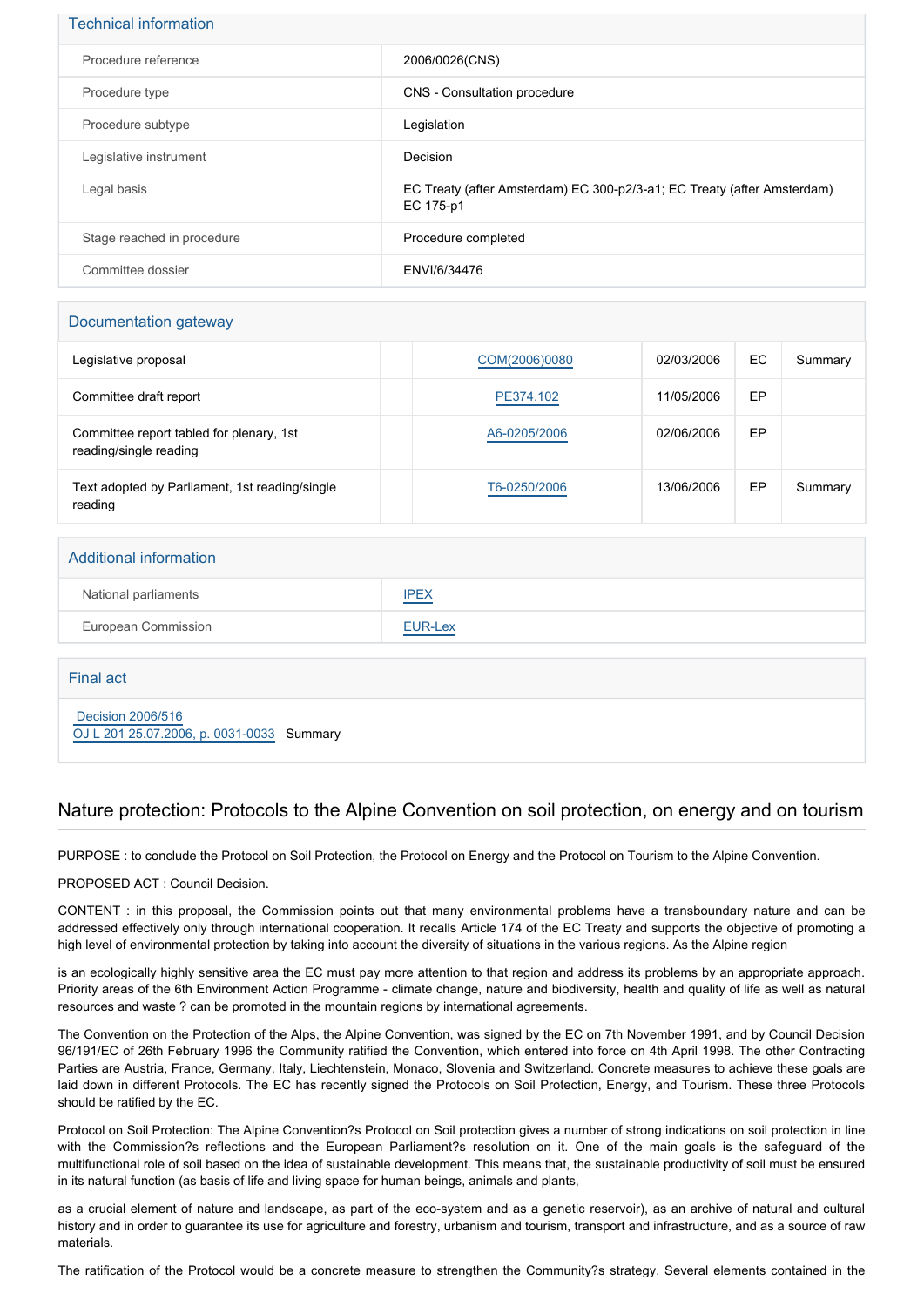Protocol may be included in a Community policy on soil protection such as soil monitoring requirements, identification of risk zones for erosion, flooding and landslides, an inventory of contaminated sites, and the establishment of harmonised databases.

However, the Commission proposes to introduce a Declaration regarding Article 12 paragraph 3 of the Protocol on the use of sewage sludge which should be interpreted in the light of the Council Directive 86/278/EEC. The Commission is of the opinion that sludge can have valuable agronomic properties and can be used in agriculture provided it is used correctly. Sludge could be used when it presents a value for soil and nutrition for crops and plants. Its use must not impair the quality of the soil and of agricultural products, nor give rise to harmful effects. In particular, sludge from small urban waste water treatment plants of the region represents little danger.

Another proposed Declaration concerns Article 17(2) of the Protocol on Soil Protection. This Article should be read in such a way as to ensure that waste management plans for the treatment and disposal of waste and residual materials are drawn up in order to avoid soil contamination and ensure compatibility not only with the environment but also with human health.

Concerning Article 19(2) and Article 21(2) a Declaration suggests that the common observation system should be compatible with the Global Earth Observation system of Systems (GEOSS) and should take into consideration the database set up by Member States on observation, data collection and meta data.

Earth observation systems consist of measurements of air, water, and land made on the ground, from the air, or from space. Historically these elements were observed in isolation but the current effort is to look at them together and to study their interactions.

Protocol on Energy: The 6th Environment Action Programme sets out the EC?s commitment to combat climate change as well as the sustainable management of natural resources. Specific measures must be taken to raise energy efficiency, to promote the use of renewable energy and to guarantee the integration of climate change aspects into other policies. Contracting Parties to the Protocol on Energy agree to take appropriate measures in the field of energy saving, production, transport, delivery and use of energy to foster conditions for sustainable development.

The provisions of the Protocol are in line with the Community?s policy and the ratification of the Protocol would also strengthen trans-border cooperation with Switzerland, Liechtenstein and Monaco. The United Nations Framework Convention on Climate Change (UNFCCC) and the Kyoto Protocol require that Parties formulate programmes to mitigate climate change by addressing anthropogenic emissions by sources and providing removals by sinks of all greenhouse gases not controlled by the Montreal Protocol. The EC and Member States, Switzerland, Liechtenstein and Monaco, are Parties to the UNFCCC and the Kyoto Protocol. The Protocol on Energy addresses the need to mitigate and adapt to unavoidable climate change.

However, the Commission suggests introducing a Reservation regarding Article 9 of the Protocol on Energy which concerns questions of nuclear power. So far as the EC is concerned, such requirements are provided for in the Treaty establishing the Atomic Energy Community (EURATOM). The decision by which the Alpine Convention was ratified was not based on the EURATOM Treaty but solely on the EC Treaty. The decision authorising the ratification of the Protocol will have the same legal basis. Consequently, the European Community will not be bound by Article 9 of the Protocol on Energy, when the Protocol enters into force for the Community.

Protocol on Tourism: Tourism is an economically highly important sector in most parts of the Alps and it is intimately linked to and dependent on the impacts it exerts on the environment and local communities. As the mountain region is an ecologically very sensitive area, a balance between economic interests, local population needs and environmental concerns is extremely important.

The overall goal of the Protocol on Tourism is to promote sustainable tourism, specifically by ensuring it is managed by taking into consideration its impacts on the environment. It provides specific measures that can be used as instruments for reinforcing the environmental side of innovation and research, monitoring and training, management tools, planning and authorisation procedures linked to tourism and in particular to its qualitative development.

The Commission refers to its working paper on ?Community measures affecting tourism? and its communication on ?Basic orientations for the sustainability of European tourism?. It aims to launch an Agenda 21 process for the sustainability of European tourism in order to address problems with the contribution of all the stakeholders. It also recognises that additional challenges must be dealt with in particular geographical areas, such as the Alps. The Alpine Convention and its Protocol on Tourism, together with the other Protocols that can have influence on the tourism sector, represent a framework instrument to stimulate and coordinate the contribution of stakeholders in order to make sustainability a major driver in the improvement of the quality of the Alpine region tourist offer.

Ratification of the Protocol would be a strong political signal for the Alpine region, and mountain regions in general, and a concrete step in the follow-up of the World Summit on Sustainable Development, of the International Year 2002 on Eco-Tourism and of the Agenda 21 process for the sustainability of European tourism.

# Nature protection: Protocols to the Alpine Convention on soil protection, on energy and on tourism

 The committee adopted the report by Richard SEEBER (EPP-ED, AT) approving unamended, under the consultation procedure, the conclusion of the Protocol on Soil Protection, the Protocol on Energy and the Protocol on Tourism to the Alpine Convention.

# Nature protection: Protocols to the Alpine Convention on soil protection, on energy and on tourism

The European Parliament adopted the report by Richard SEEBER (EPP-ED, AT) on the adoption of the protocols to the alpine convention.

# Nature protection: Protocols to the Alpine Convention on soil protection, on energy and on tourism

PURPOSE : to conclude, on behalf of the European Community, of the Protocol on Soil Protection, the Protocol on Energy and the Protocol on Tourism to the Alpine Convention.